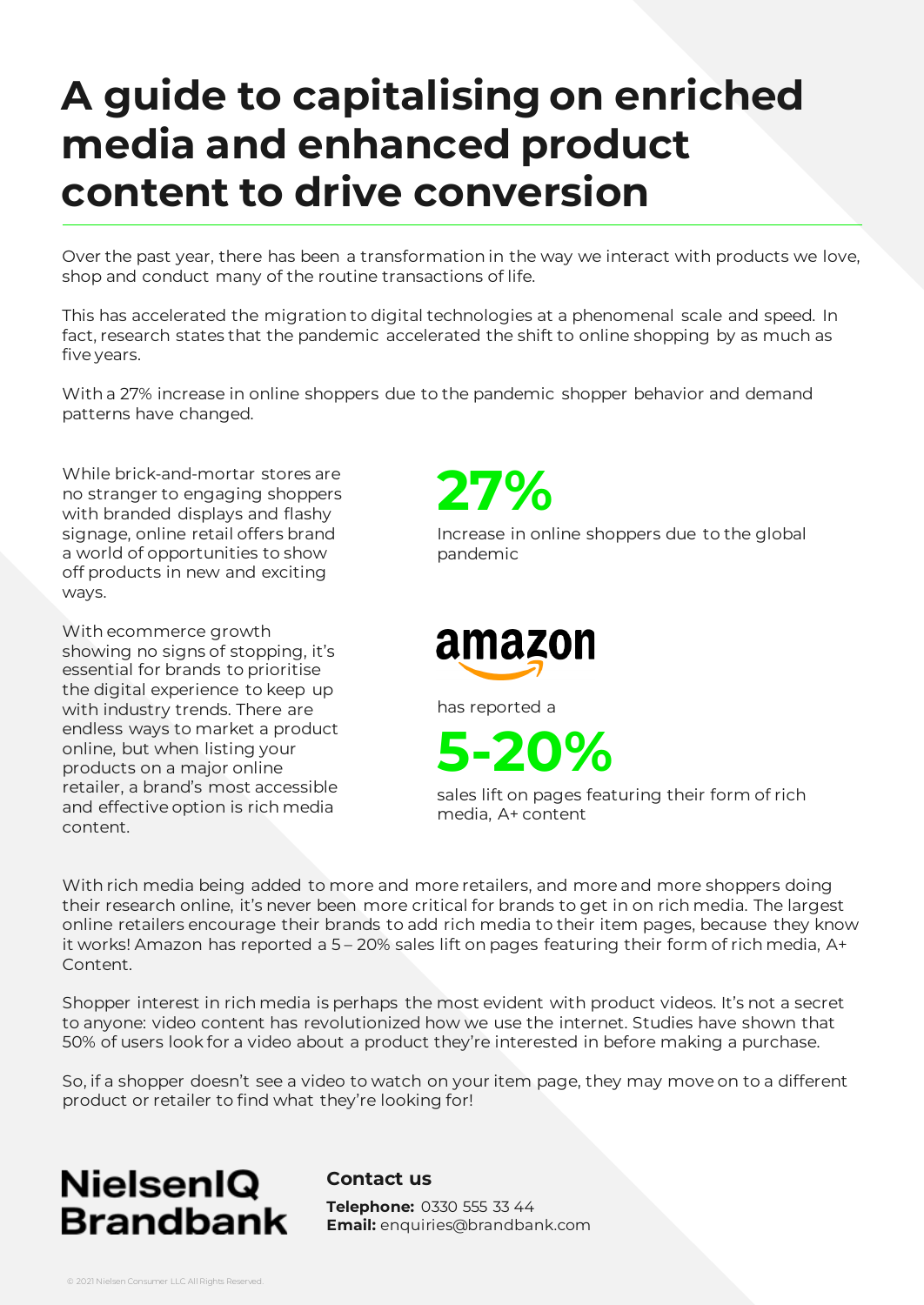## **What is rich media?**

Rich media, also called enhanced content or A+ content, can be described as anything that goes beyond basic images, descriptions, and specifications on an ecommerce item page. This can include anything from video to 360-degree photography, to interactive tours and downloadable documents.

## **How is rich media different than basic content?**

Basic content is text driven and focuses on features and benefits. Whereas enriched content prioritises creating a mood or feeling over clarifying particulars.

Retailers implement rich media in different ways, but all with the same goal: to increase sales by improving shopper engagement and conversion.

Let's look at some of the benefits of rich media and why you should work to add this high-quality content to your item pages:

One important job of rich media is giving shoppers the information they need to feel confident about clicking add to cart. Enriched content including video, 360 photography, and interactive elements can virtually put your product into shoppers' hands in a way traditional ecommerce content cannot.

Rich media also gives brands more control over the content on their item pages. With the tools to go beyond basic descriptions and images, brands can inform shoppers of key differentiators and important selling points in a memorable and engaging way.

Remember, it's not just online shoppers that can view the rich media on your item listings! ROPO shoppers (Research Online Purchase Offline) are an ecommerce audience becoming more known to brands and marketers. These shoppers look for product information about the items they're interested in online before making their purchase at a brick-and-mortar store. Providing engaging, high-quality content on your retailer's online listings can convince these shoppers to choose your item from the in-store shelf!

## **NielsenIQ Brandbank**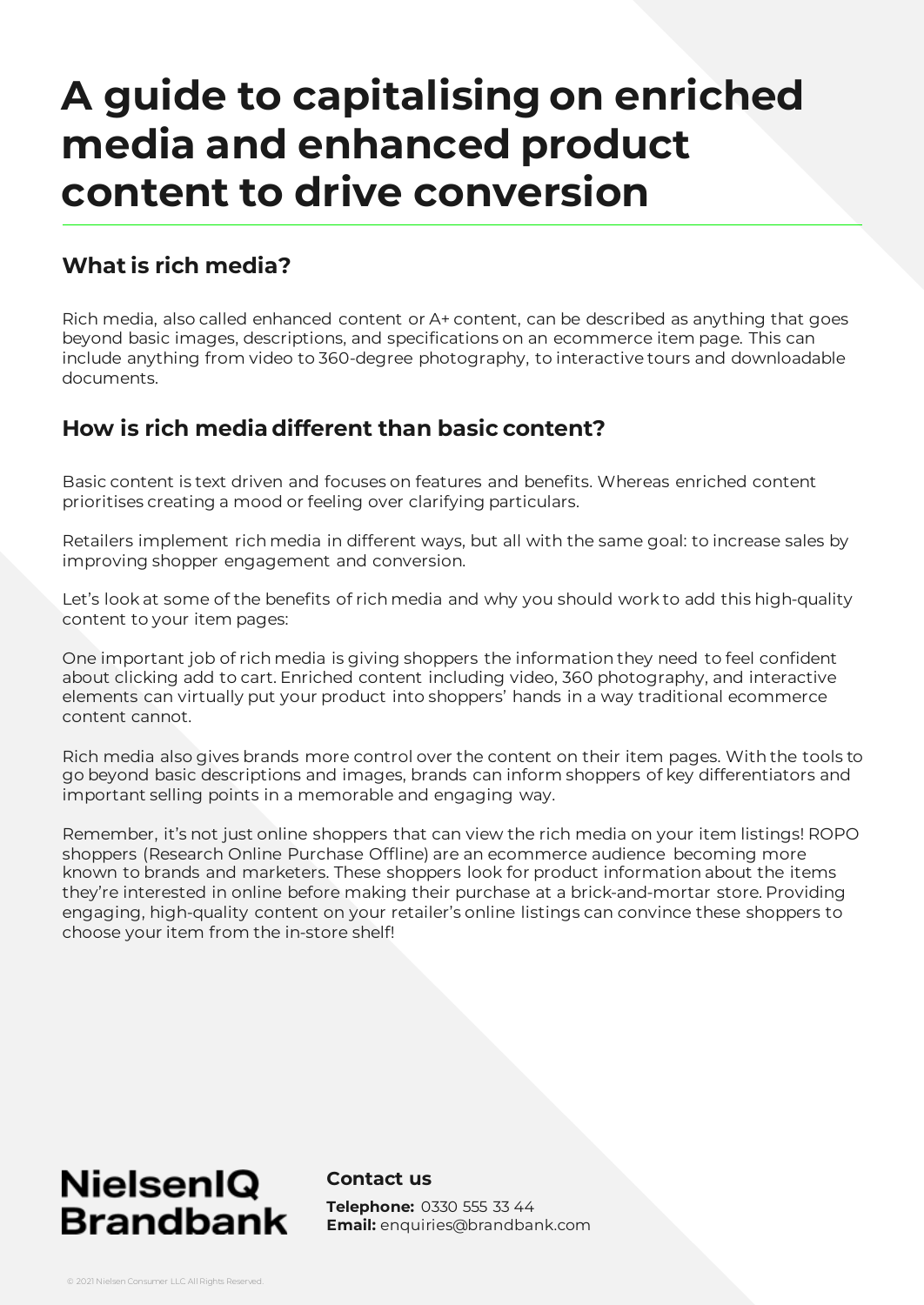## **Is enriched content right for your product pages?**

When it comes to online shopping, a product page represents the product on the shelf. Create a full, dynamic view of your product, and you will increase shopper satisfaction and sales. Enriched content works toward these goals in numerous ways, but it also has its downsides.

- **It makes an impression:**  Retailers carry millions of products in each category so standing out is a must. Images and videos offer shoppers an exciting look at your product. Compelling visuals tell stories quickly and feel relevant to today's shopper.
- **It's interactive:** Enriched content invites shoppers to interact with a product. As they scroll through carousels or hover over hotspots, shoppers feel a sense of discovery and build a richer connection to a product.
- **It's mobile-friendly:** Enriched content has been designed to look great on mobile devices. Images scale to the correct size and content is reorganized to fit smoothly onto the smaller screen. Even the interactive modules work on mobile devices.



## **NielsenIQ Brandbank**

#### **Contact us**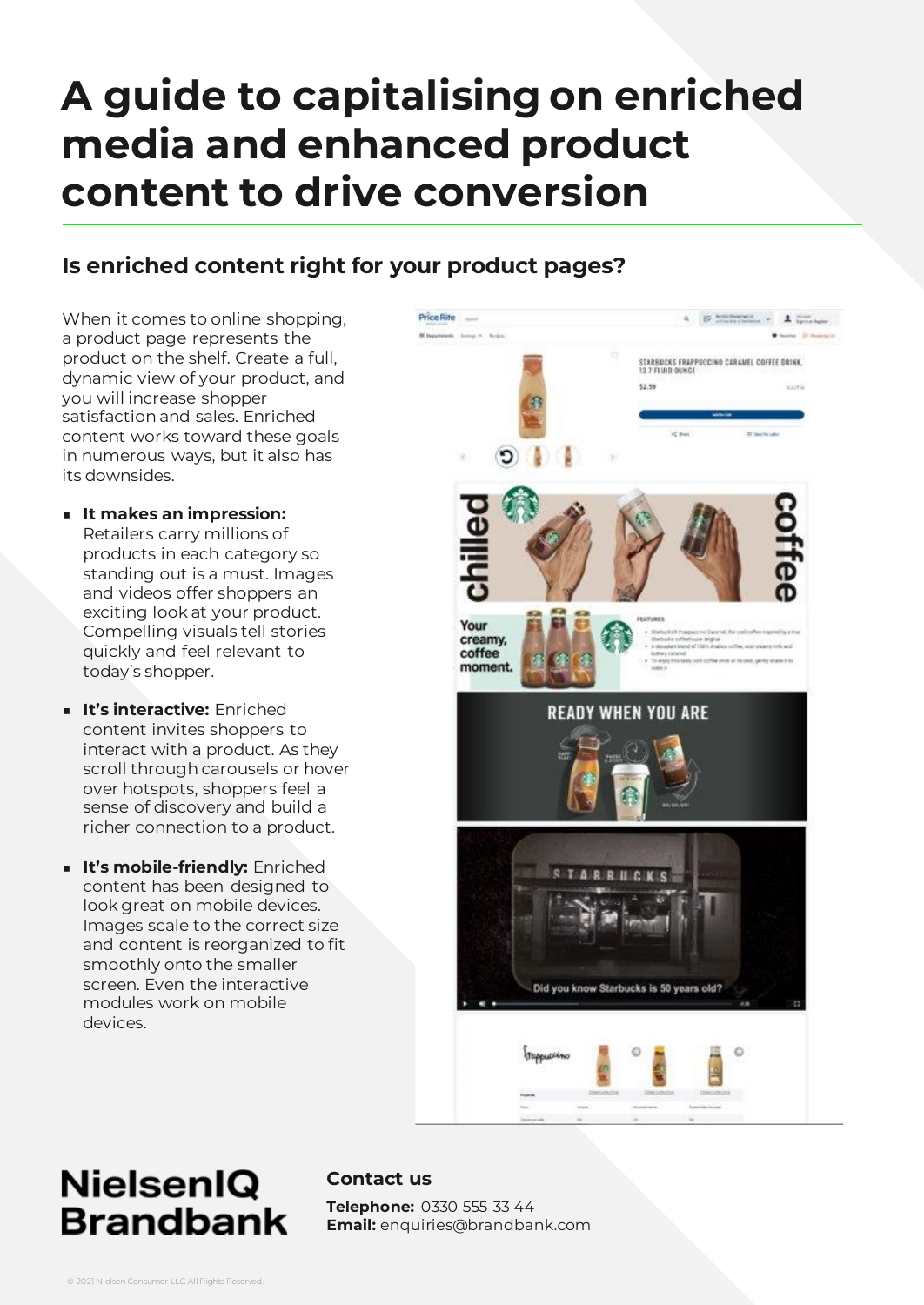## **Getting started with rich media**

Where do I start with rich media?



**NielsenIQ Brandbank**  Adding engaging content to your product listings doesn't have to be complicated! Many brands have existing photo and video content that they can add to their listings on retailers that support rich media. A little enriched content can go a long way, and something is better than nothing, so be sure you're using all of the resources at your disposal to provide an excellent experience for your shoppers!

In many cases, good rich media content can be created by remixing and repackaging your existing content to fit the many different forms of rich media. Remember, not every shopper is the same, so presenting the same information via multiple channels and formats can be great for engaging shoppers with different content preferences!

## What rich media should I prioritise?

The most widespread and popular forms of enriched content by far are **product videos** and **feature sets** (also called **A+ Content**, additional marketing images, or simply "enriched content").

**Product videos** are fairly self-explanatory: they are video content that a shopper can choose to watch right on your product page. Naturally, product videos can come in many forms, usually limited only by file size or length.

Product videos are a great place to re-use existing brand content like commercials or video advertisements, but product videos created exclusively for your item pages can be very effective as well.

As explained earlier in this eBook, video content has completely changed how the majority of people use the internet, and online shopping is no exception. It's important to give shoppers the content they're looking for, as there are certainly plenty of videos available to watch covering competing products.

## **NielsenIQ Brandbank**

#### **Contact us**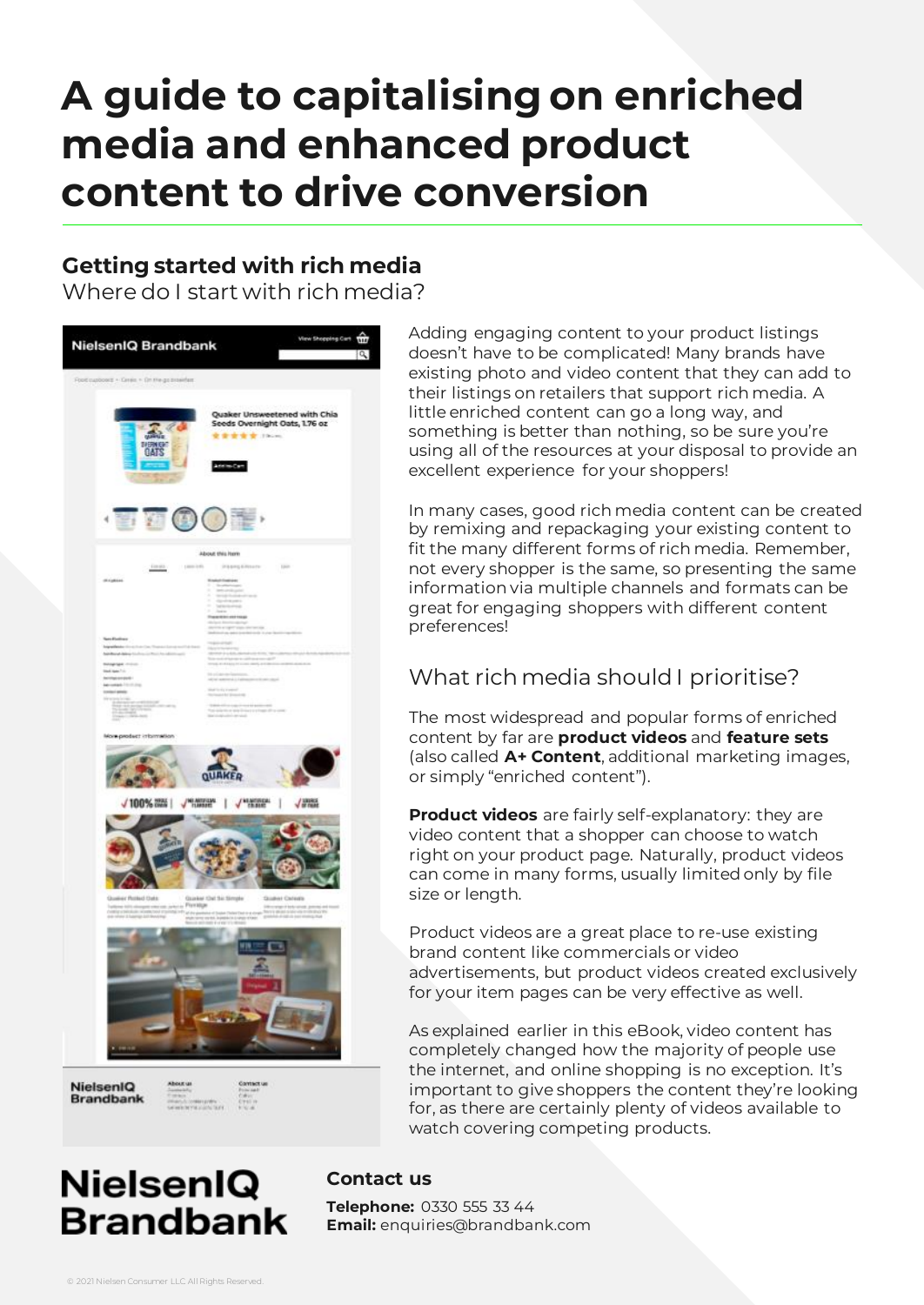What rich media should I prioritise?

**Feature sets** consist of written copy and additional images with greater formatting flexibility than a product page's default product description and images. Called A+ content by Amazon, this form of enriched content gives sellers the freedom to showcase a product's most compelling features and key differentiators in a customised and attention-grabbing format.

The feature set is the most widely recognised form of enriched content. This custom arrangement of images, headlines, and body copy is present on so many item pages that many shoppers have come to expect to see these additional images as they scroll down the page.

Because they are made up of just arranged headlines, text, and images, feature sets/A+ content are one of the easiest forms of enriched content to create. While feature sets are a great place to use lifestyle photography and action shots, they can also be effective when simply arranging a brand's logos, graphics, and standard product images with eyecatching headlines.

## **NielsenIQ Brandbank**

## You can't fake delicious



# we keep it real







real nuts



Goodness you can see Real food tastes great. That's why we make ou<br>cereals with real ingredients you love like<br>raspberries and crunchy oat clusters. Taste what we mean with an irresistible bowlful of Special K Raspberry and Special K Fruit and Yogurt.

**Real ingredients** 

You Can't Fake Delicious.

アナ





**Special K Breakfast Cereal Special K Probiotics** Variety Pack (Pack of 3) **Breakfast Cereal, Berries,<br>10.5oz**  Special K Red Berries Cereal Special K Original Cereal,<br>in a Cup, 2.5 oz, (12 Cups) Value Pack, 18 oz (Pack of 6)

## **Contact us**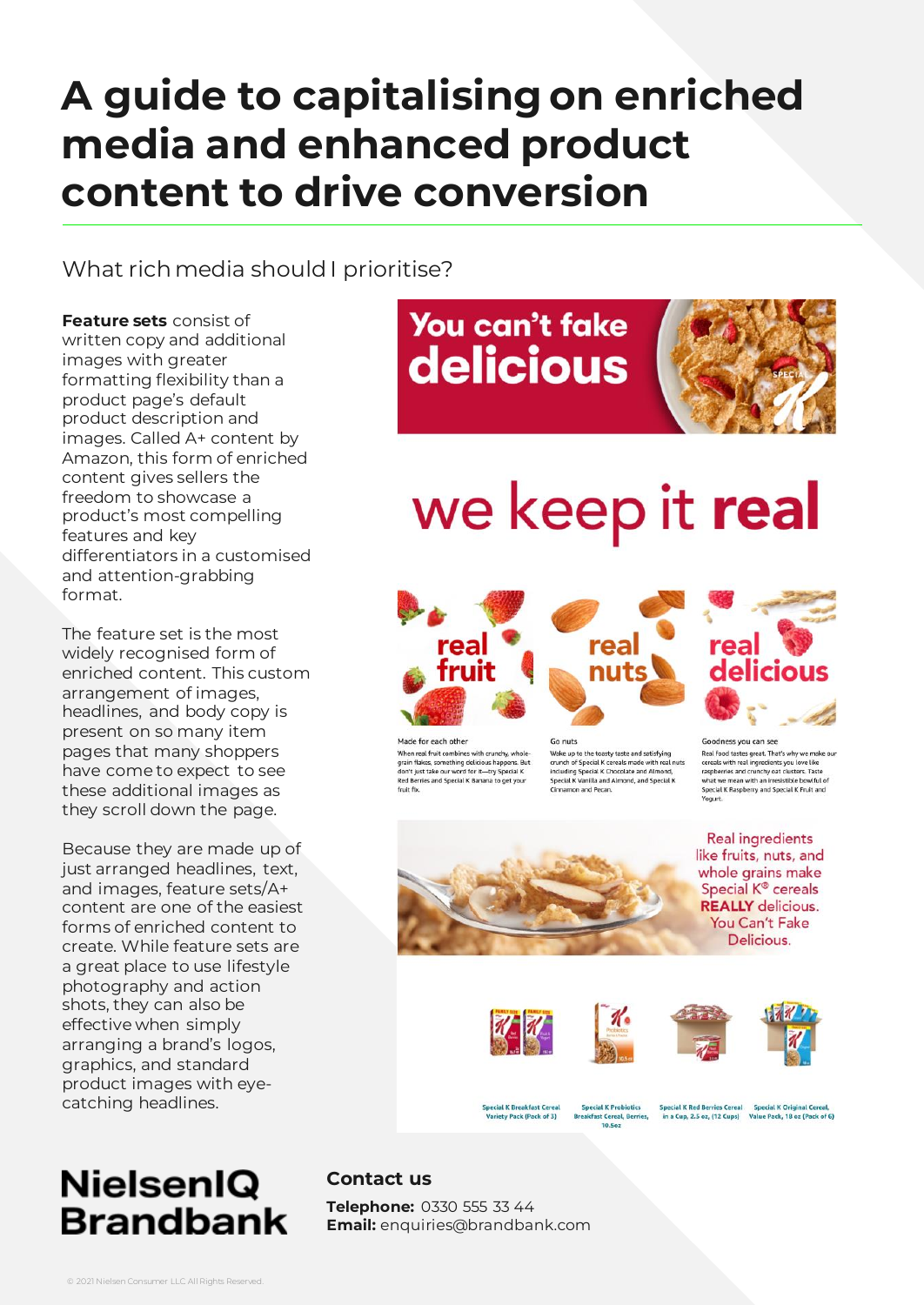## How should I prioritisecreating assets for enriched content?

As we've covered, many forms of enriched content can be assembled from existing brand assets to make creating it much easier. But if your brand doesn't have existing assets to use, or if you'd like to create new assets for your item pages, here are a few tips and suggestions for getting started:



A **white background video** is a product video made for online retailers, showcasing the item's features against a neutral background. White background videos are easy to create, and a great way to add video to your item pages without the large production cost that comes with other forms of video. Some retailers even create their own white background videos to showcase products using the retailer's branding.

**Lifestyle images** are photos of an item in-use or against a real-life background that evoke a brand's values while showing off a product's features. Some retailers allow lifestyle images as part of an item page's default product photography, but they truly shine when used as part of feature sets/A+ content to catch the shopper's eye and convey a brand's intended emotions. Because lifestyle images tow the line between product photography and more traditional kinds of photography, it's a great way to get creative while showcasing your product.

## **NielsenIQ Brandbank**

#### **Contact us**

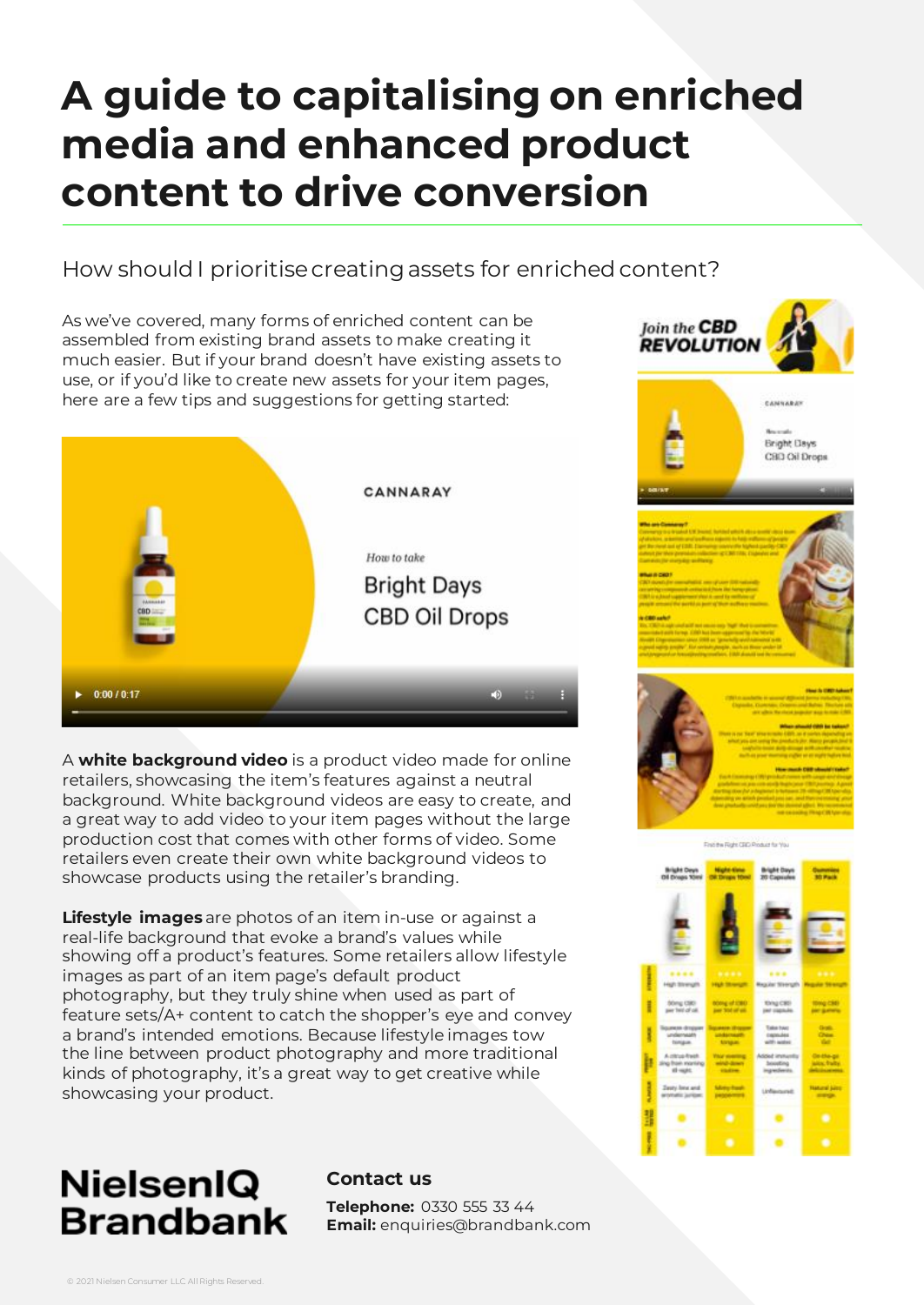## **Your checklist to get started today:**



#### **Research popular forms of enriched content for your category**

- While product videos and feature sets / A+ content are universal, best practices for your category might include interactive product tours, comparison tables, FAQ sections or others. If competitors are lacking enriched content like video, that's a great opportunity to help your items stand out to shoppers.
- Think about implementing search optimised content that's SEO compatible within a feature set to help drive discovery.



#### **Create or assemble your assets**

- Using existing brand materials like photography and video ads is a great way to get enhanced content onto your item pages quickly and easily.
- If you don't have existing assets, or want to feature new assets for ecommerce, there is no shortage of creatives offering excellent product video and photography creation.



#### **Find the right enhanced content tools and specifications for your retailer**

- Some retailers offer built-in tools for building and submitting enriched content, some require you to upload using third-party APIs.
- Every retailer's required specifications for rich media assets are different. While you can usually reformat your assets fairly easily to match retailer requirements, look out for rules about the type of video content or images that are allowed.



#### **Upload your enriched content**

■ After your have your assets in order for adding enriched content to your retailer of choice, all that's left to do is create your rich media modules and submit for publishing.



#### **Contact us**